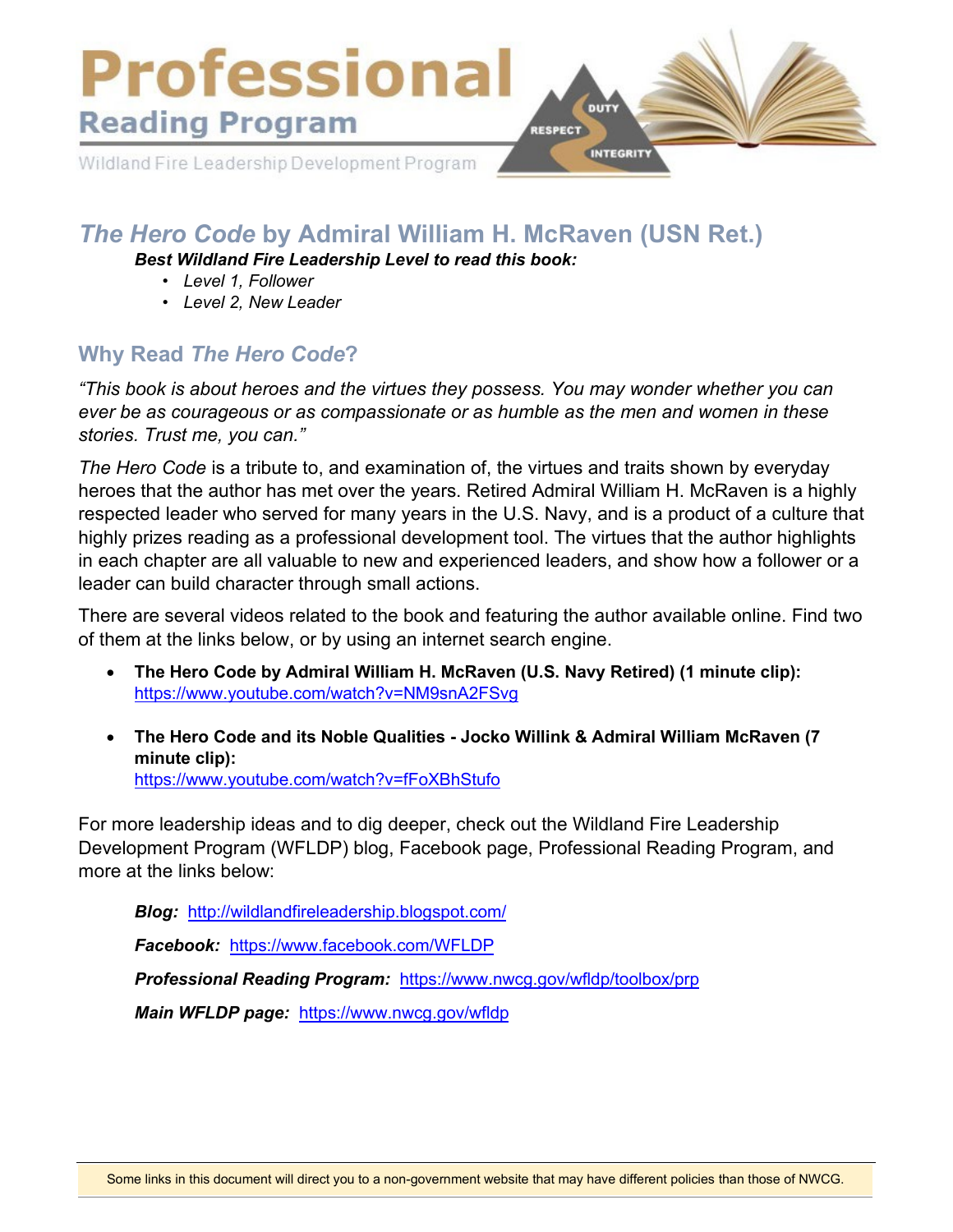## *The Hero Code* **Discussion Questions**

### **Chapter One: Courage**

What are some things you've faced in your life that have required courage to overcome? Personally? Professionally? Are there any things you wish you'd been more courageous about? How might courage as described in this chapter be important to a fire leader or follower?

## **Chapter Two: Humility**

Why is humility an important trait to develop as a leader and follower? How are respect and humility linked in this chapter? How has humility, or a lack of it, been present in your experience? How can humility help you connect with those around you, leaders and followers?

## **Chapter Three: Sacrifice**

Sacrifice comes in many forms. What are some sacrifices that you've made to be a better leader, follower, or person? How might you balance sacrifices in one area of your life (work, for example) with another (personal)? Are there times when sacrifice might not be worth it? Why or why not?

## **Chapter Four: Integrity**

How important is integrity to you? Why is integrity so important as a leader? How does integrity build trust in a team or organization? How you ever seen a lack of integrity in action? How did that make you feel, and how did it effect the team or organization?

#### **Chapter Five: Compassion**

What does compassion mean to you, as a leader or a follower? How can compassion from a leader help build the team? Why might a compassionate leader be someone you'd want to follow? Can you think of any examples of compassionate leaders in your experience?

#### **Chapter Six: Perseverance**

Why is perseverance an important virtue for a fireline leader to have? What are some things that you've persevered through? How can you develop this trait in yourself, and help develop it in others around you?

#### **Chapter Seven: Duty**

What does duty mean to you as a fire leader or follower? What are some ways that you can demonstrate this in your current situation? Why is it important, as a follower or a leader in the fire environment, to do your duty to the best of your ability?

## **Chapter Eight: Hope**

How are hope and realistic optimism important as a leader? What are some things that give you hope as you read this chapter? What are some things that you can do to give hope to others?